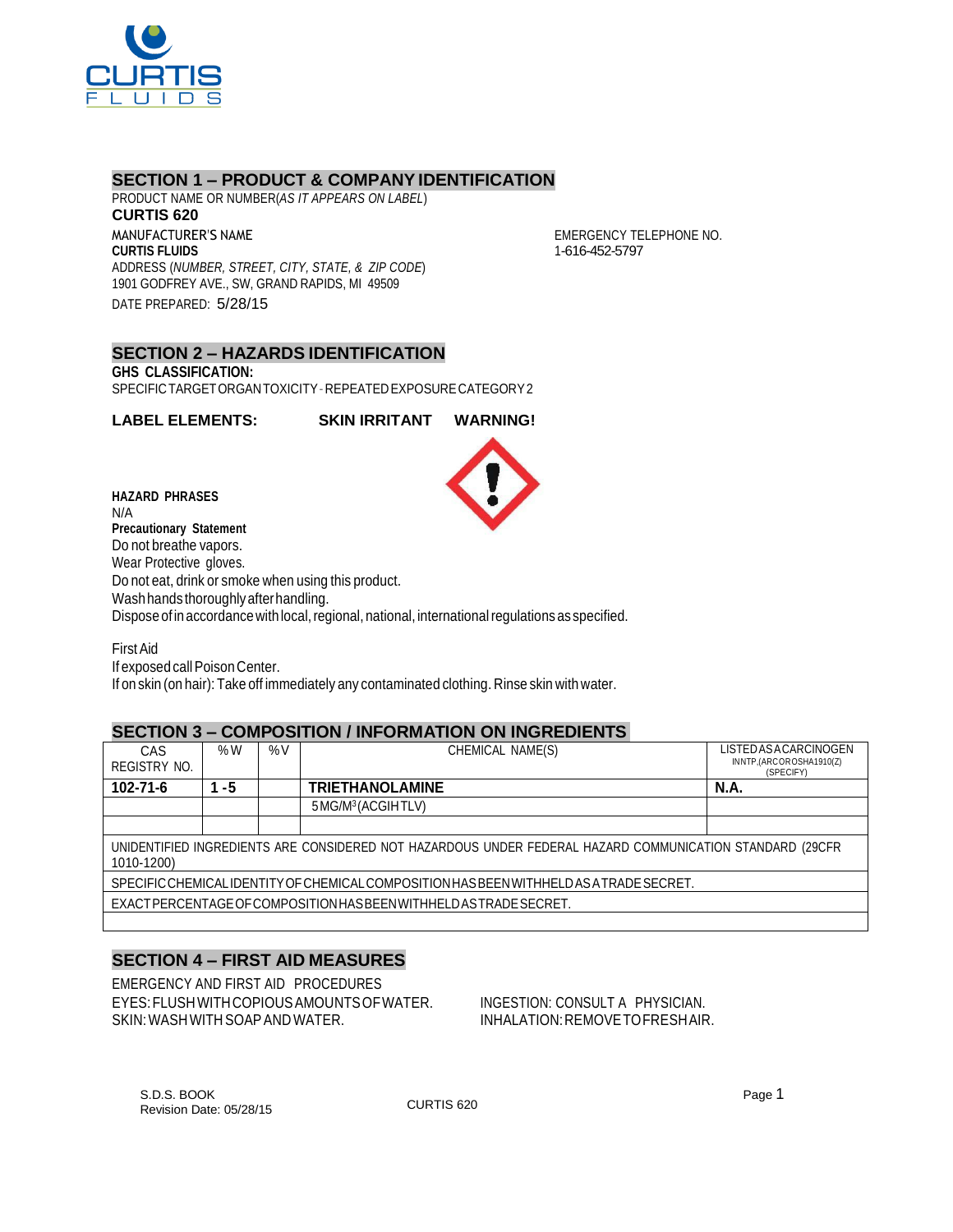Revision Date: 05/28/15

S.D.S. BOOK Page 2

| <u>SECTION 9 – FITTSICAL AND CHEMICAL FINOFENTIES</u> |                               |                        |
|-------------------------------------------------------|-------------------------------|------------------------|
| APPEARANCE, ODOR AND ODOR THRESHOLD                   |                               |                        |
| AMBER COLOR, TRANSPARENT SOLUTION, BLAND ODOR         |                               |                        |
| $pH = 8.5 (@ 5 TO 1)$                                 | MELTING POINT                 | FREEZING POINT < 32º F |
| BOILING POINT 210° F                                  | FLASH POINT N/A               |                        |
| EVAPORATION RATE N/A                                  | FLAMMABILITY N/A              |                        |
| UPPER/LOWER FLAMMABILITY OR EXPLOSIVE LIMITS N/A      |                               |                        |
| VAPOR PRESSURE N/A                                    |                               |                        |
| VAPOR DENSITY N/A                                     | RELATIVE DENSITY 1.03         |                        |
| SOLUBILITY IN WATER COMPLETE                          |                               |                        |
| PARTITION COEFFICIENT: N/A                            |                               |                        |
| AUTO IGNITION TEMPERATURE N/A                         | DECOMPOSITION TEMPERATURE N/A |                        |
| VISCOSITY 220 cps                                     |                               |                        |
|                                                       |                               |                        |

# **SECTION 7 – HANDLING AND STORAGE**

PRECAUTIONSTOBETAKENINHANDLINGANDSTORING **KEEPFROM FREEZING FOREASEINHANDLING**

OTHER PRECAUTIONS **GOOD PERSONAL HYGIENE SHOULD ALWAYS BE PRACTICED.**

# **SECTION 8 – EXPOSURE CONTROL / PERSONAL PROTECTION**

| .                  |                                       |
|--------------------|---------------------------------------|
|                    | RESPIRATORY PROTECTION (SPECIFY TYPE) |
| <b>VENTILATION</b> | LOCAL EXHAUST (Specify Rate)          |

**ONLY IF MISTED.** SPECIAL N/A MECHANICAL (General) (Specify Rate) **ONLYIFMISTED.** OTHER **N/A**

PROTECTIVEGLOVES(SpecifyType) **OIL/WATERRESISTANT** EYE PROTECTION(SpecifyType)**CHEMICALGOGGLES**

OTHERPROTECTIVEEQUIPMENT **NONENORMALLY NEEDED. GOODPERSONALHYGIENESHOULDALWAYSBEPRACTICED.**

FLAMMABLE LIMITS NA LEL UEL

**NOT. DET. NOT. DET.**

RESPIRATORY PROTECTION (SPECIFY TYPE) **NONE DEEMED NEEDED.**

**SECTION 9 – PHYSICAL AND CHEMICAL PROPERTIES**

RCRAHAZARDOUSWASTENO.(40CFR261.33) **TREATASOILYWASTEASLOCAL,STATE,FEDERALREGULATIONSPERMIT.** VOLATILEORGANIC COMPOUND (VOC)(as packaged, minus water) **N/A**

= Theoretical lb. Gal **N/A** Analytical lb. Gal **N/A**

**SURFACES.** CERCLA (Superfund) REPORTABLE QUANTITY (in lbs.) **N/A**

**SECTION 6 – ACCIDENTAL RELEASE MEASURES**

STEPSTOBETAKEN IN CASE MATERIAL IS RELEASED OR SPILLED **CONTAIN SPILL. REMOVE WITH GROUNDED SUCTION PUMP TO SALVAGECONTAINER.DONOTFLUSHTOSEWERS.COVERWITHABRASIVE/ABSORBENTMATERIALTOAVOIDSLIPPERY**

**N/A N/A**

**SECTION 5 – FIRE FIGHTING MEASURES**

EXTINGUISHING MEDIA **N/A** SPECIAL FIRE FIGHTING PROCEDURES **N/A** UNUSUALFIREAND EXPLOSION HAZARDS **N/A**

FLASH POINT METHOD USED